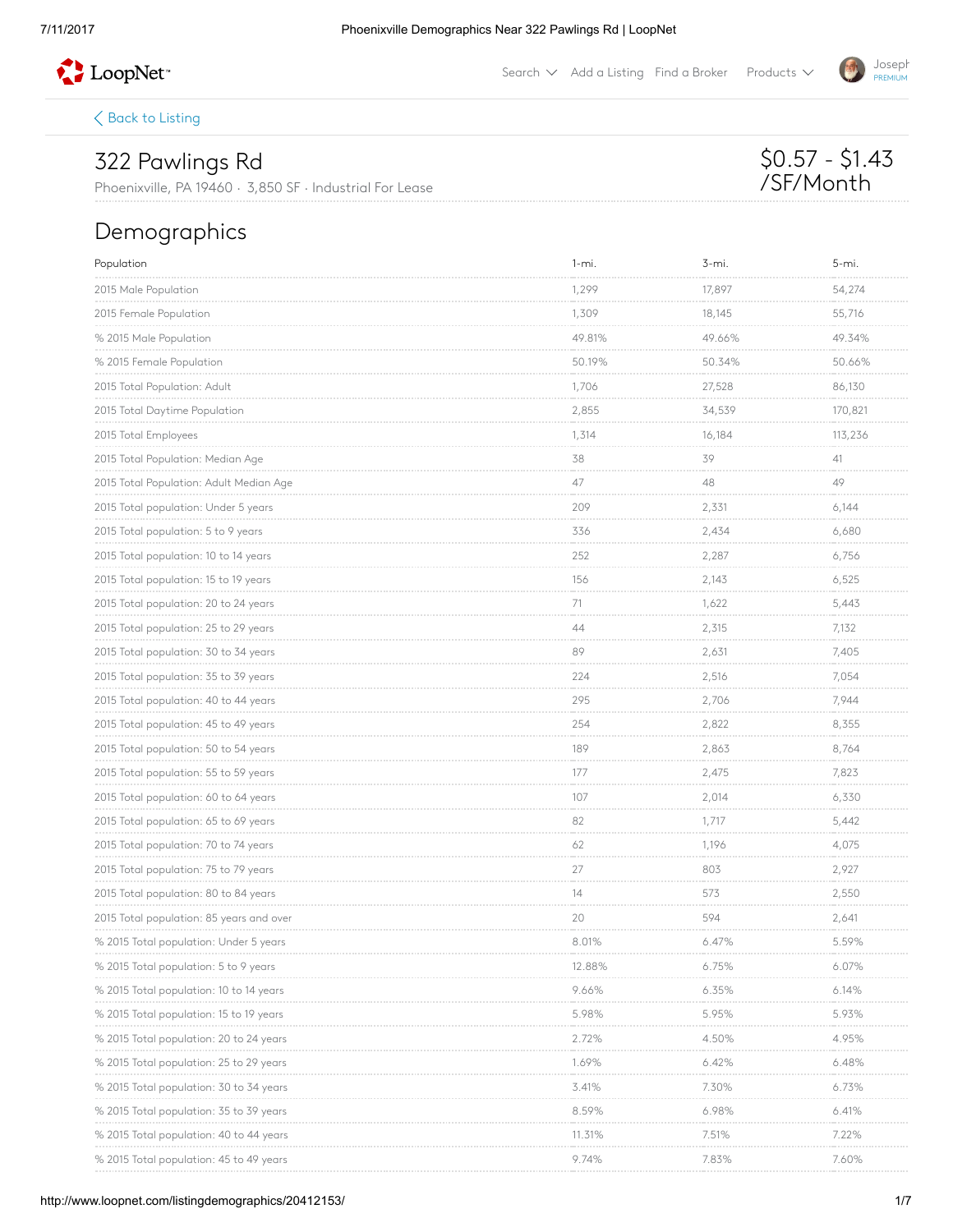### 7/11/2017 Phoenixville Demographics Near 322 Pawlings Rd | LoopNet

| % 2015 Total population: 50 to 54 years                      | 7.25%                           | 7.94%                             | 7.97%                        |
|--------------------------------------------------------------|---------------------------------|-----------------------------------|------------------------------|
| % 2015 Total population: 55 to 59 years                      | 6.79%<br>.                      | 6.87%<br>.                        | 7.11%<br><b>Contractor</b>   |
| % 2015 Total population: 60 to 64 years                      | 4.10%<br><b>CONTRACTOR</b>      | 5.59%                             | 5.76%                        |
| % 2015 Total population: 65 to 69 years                      | 3.14%                           | 4.76%                             | 4.95%                        |
| % 2015 Total population: 70 to 74 years                      | 2.38%                           | 3.32%<br><b>CONTRACTOR</b>        | 3.70%<br><b>Contractor</b>   |
| % 2015 Total population: 75 to 79 years                      | 1.04%                           | 2.23%                             | 2.66%                        |
| % 2015 Total population: 80 to 84 years                      | 0.54%                           | 1.59%                             | 2.32%                        |
| % 2015 Total population: 85 years and over                   | 0.77%                           | 1.65%                             | 2.40%                        |
| 2015 White alone                                             | 2,317                           | 29,168                            | 90,536                       |
| 2015 Black or African American alone                         | 50<br><b>CONTRACTOR</b>         | 1,981<br><b>Contractor</b>        | 6,052<br>an an an an         |
| 2015 American Indian and Alaska Native alone                 | n/a                             | 55                                | 139                          |
| 2015 Asian alone                                             | 188<br><b>Contract Contract</b> | 3,510<br><b>Contract Contract</b> | 10,085<br>and a company      |
| 2015 Native Hawaiian and OPI alone                           | n/a                             | 31                                | 48                           |
| 2015 Some Other Race alone                                   | 7                               | 556<br><b>Contractor</b>          | 1,127                        |
| 2015 Two or More Races alone                                 | 46                              | 741                               | 2,003                        |
| 2015 Hispanic                                                | 65                              | 1,775                             | 4,023                        |
| 2015 Not Hispanic                                            | 2,543<br><b>Contractor</b>      | 34,267<br><b>CONTRACTOR</b>       | 105,967<br><b>CONTRACTOR</b> |
| % 2015 White alone                                           | 88.84%                          | 80.93%                            | 82.31%                       |
| % 2015 Black or African American alone                       | 1.92%                           | 5.50%<br>.                        | 5.50%                        |
| % 2015 American Indian and Alaska Native alone               | 0.00%<br><b>Contractor</b>      | 0.15%                             | 0.13%                        |
| % 2015 Asian alone                                           | 7.21%                           | 9.74%                             | 9.17%                        |
| % 2015 Native Hawaiian and OPI alone                         | 0.00%                           | 0.09%                             | 0.04%                        |
| % 2015 Some Other Race alone                                 | 0.27%                           | 1.54%                             | 1.02%                        |
| % 2015 Two or More Races alone                               | 1.76%                           | 2.06%<br>.                        | 1.82%                        |
| % 2015 Hispanic                                              | 2.49%                           | 4.92%                             | 3.66%                        |
| % 2015 Not Hispanic                                          | 97.51%                          | 95.08%                            | 96.34%                       |
| 2015 Not Hispanic: White alone                               | 1,344                           | 26,343<br><b>CONTRACTOR</b>       | 85,669                       |
| 2015 Not Hispanic: Black or African American alone           | 20                              | 1,351                             | 6,649                        |
| 2015 Not Hispanic: American Indian and Alaska Native alone   | n/a                             | 27                                | 69                           |
| 2015 Not Hispanic: Asian alone                               | 81                              | 1,090                             | 3,753                        |
| 2015 Not Hispanic: Native Hawaiian and OPI alone             | n/a                             | 5                                 | 29                           |
| 2015 Not Hispanic: Some Other Race alone                     | n/a                             | 37                                | 100                          |
| 2015 Not Hispanic: Two or More Races                         | 8                               | 223                               | 729                          |
| % 2015 Not Hispanic: White alone                             | 91.80%                          | 88.66%                            | 86.50%                       |
| % 2015 Not Hispanic: Black or African American alone         | 1.37%                           | 4.55%                             | 6.71%                        |
| % 2015 Not Hispanic: American Indian and Alaska Native alone | 0.00%                           | 0.09%                             | 0.07%                        |
| % 2015 Not Hispanic: Asian alone                             | 5.53%                           | 3.67%                             | 3.79%                        |
| % 2015 Not Hispanic: Native Hawaiian and OPI alone           | 0.00%                           | 0.02%                             | 0.03%                        |
| % 2015 Not Hispanic: Some Other Race alone                   | $0.00\%$                        | 0.12%                             | 0.10%                        |
| % 2015 Not Hispanic: Two or More Races                       | 0.55%                           | 0.75%                             | 0.74%                        |

| Population Change              | l-mi  | 3-mi.  | b-mi.   |
|--------------------------------|-------|--------|---------|
| Iotal: Employees (NAICS)       |       |        | n/a     |
| Total: Establishements (NAICS) |       |        | n/c     |
| 2015 Total Population          | 2.608 | 36.042 | 109.990 |
| 2015 Households                |       | 14.039 | 43.111  |
| Population Change 2010-2015    |       |        | AN.     |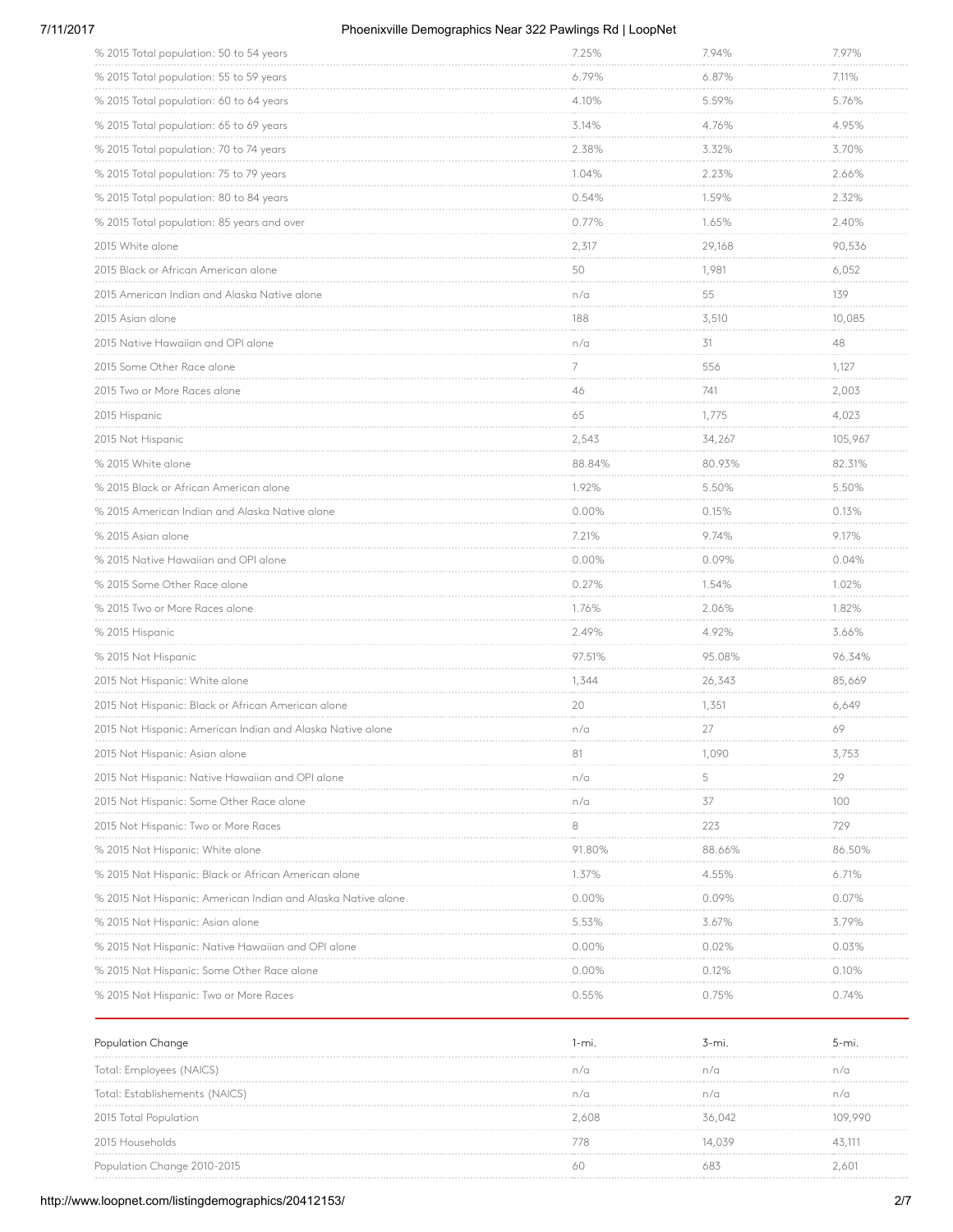### 7/11/2017 Phoenixville Demographics Near 322 Pawlings Rd | LoopNet

| Household Change 2010-2015       |             |           |        |
|----------------------------------|-------------|-----------|--------|
| % Population Change 2010-2015    | 235%        |           | 242%   |
| % Household Change 2010-2015     | $\Delta$ 3% | 75%       | 60%    |
| Population Change 2000-2015      | .144        |           | 10.947 |
| Household Change 2000-2015       |             | 067       | 5.784  |
| % Population Change 2000 to 2015 | 78 14%      | $21.30\%$ | 1 በ5%  |
| % Household Change 2000 to 2015  | 5749%       |           |        |

| Housing                              |        |        |        |
|--------------------------------------|--------|--------|--------|
| 2015 Housing Units                   | 525    |        | 38,778 |
| 2015 Occupied Housing Units          |        | 11.973 | 37.327 |
| 2015 Owner Occupied Housing Units    |        |        | 28.270 |
| 2015 Renter Occupied Housing Units   |        | 2 943  |        |
| 2015 Vacant Housings Units           |        | 566    |        |
| % 2015 Occupied Housing Units        | 94 10% | O5 40% |        |
| % 2015 Owner occupied housing units  | 91 70% | 7542%  | 75.74% |
| % 2015 Renter occupied housing units | 8.30%  | 24.58% | 24 26% |
| % 2000 Vacant housing units          |        |        |        |

| Income                                        | $1 - mi.$      | $3 - mi$ .    | 5-mi.                                        |
|-----------------------------------------------|----------------|---------------|----------------------------------------------|
| 2015 Household Income: Median                 | \$168,580<br>. | \$92,369      | \$88,684                                     |
| 2015 Household Income: Average                | \$204,865      | \$125,564     | \$122,171                                    |
| 2015 Per Capita Income                        | \$61,114<br>.  | \$49,454<br>. | \$49,534<br><b><i><u>Programment</u></i></b> |
| 2015 Household income: Less than \$10,000     | 11             | 454           | 1,264                                        |
| 2015 Household income: \$10,000 to \$14,999   | 6              | 334           | 1,047                                        |
| 2015 Household income: \$15,000 to \$19,999   | 3              | 318           | 1,001                                        |
| 2015 Household income: \$20,000 to \$24,999   | $\overline{2}$ | 389           | 1,426                                        |
| 2015 Household income: \$25,000 to \$29,999   | $\,8\,$        | 348           | 1,192                                        |
| 2015 Household income: \$30,000 to \$34,999   | 17             | 533           | 1,454<br><b>CONTRACTOR</b>                   |
| 2015 Household income: \$35,000 to \$39,999   | 11             | 457           | 1,462                                        |
| 2015 Household income: \$40,000 to \$44,999   | $\overline{2}$ | 377           | 1,297                                        |
| 2015 Household income: \$45,000 to \$49,999   | $\overline{7}$ | 515           | 1,546                                        |
| 2015 Household income: \$50,000 to \$59,999   | 9              | 905           | 2,885                                        |
| 2015 Household income: \$60,000 to \$74,999   | 37             | 1.134         | 3.909<br>.                                   |
| 2015 Household income: \$75,000 to \$99,999   | 62             | 1,807         | 5,613                                        |
| 2015 Household income: \$100,000 to \$124,999 | 89             | 1,636         | 4,873                                        |
| 2015 Household income: \$125,000 to \$149,999 | 70             | 973           | 3,017                                        |
| 2015 Household income: \$150,000 to \$199,999 | 148            | 1,688         | 4,777                                        |
| 2015 Household income: \$200,000 or more      | 296            | 2,171         | 6,348                                        |
| % 2015 Household income: Less than \$10,000   | 1.41%          | 3.23%<br>.    | 2.93%                                        |
| % 2015 Household income: \$10,000 to \$14,999 | 0.77%          | 2.38%         | 2.43%                                        |
| % 2015 Household income: \$15,000 to \$19,999 | 0.39%<br>.     | 2.27%         | 2.32%<br>.                                   |
| % 2015 Household income: \$20,000 to \$24,999 | 0.26%          | 2.77%         | 3.31%                                        |
| % 2015 Household income: \$25,000 to \$29,999 | 1.03%          | 2.48%         | 2.76%                                        |
| % 2015 Household income: \$30,000 to \$34,999 | 2.19%          | 3.80%         | 3.37%<br><b>Contractor</b>                   |
| % 2015 Household income: \$35,000 to \$39,999 | 1.41%          | 3.26%         | 3.39%                                        |
| % 2015 Household income: \$40,000 to \$44,999 | 0.26%          | 2.69%         | 3.01%                                        |
|                                               |                |               |                                              |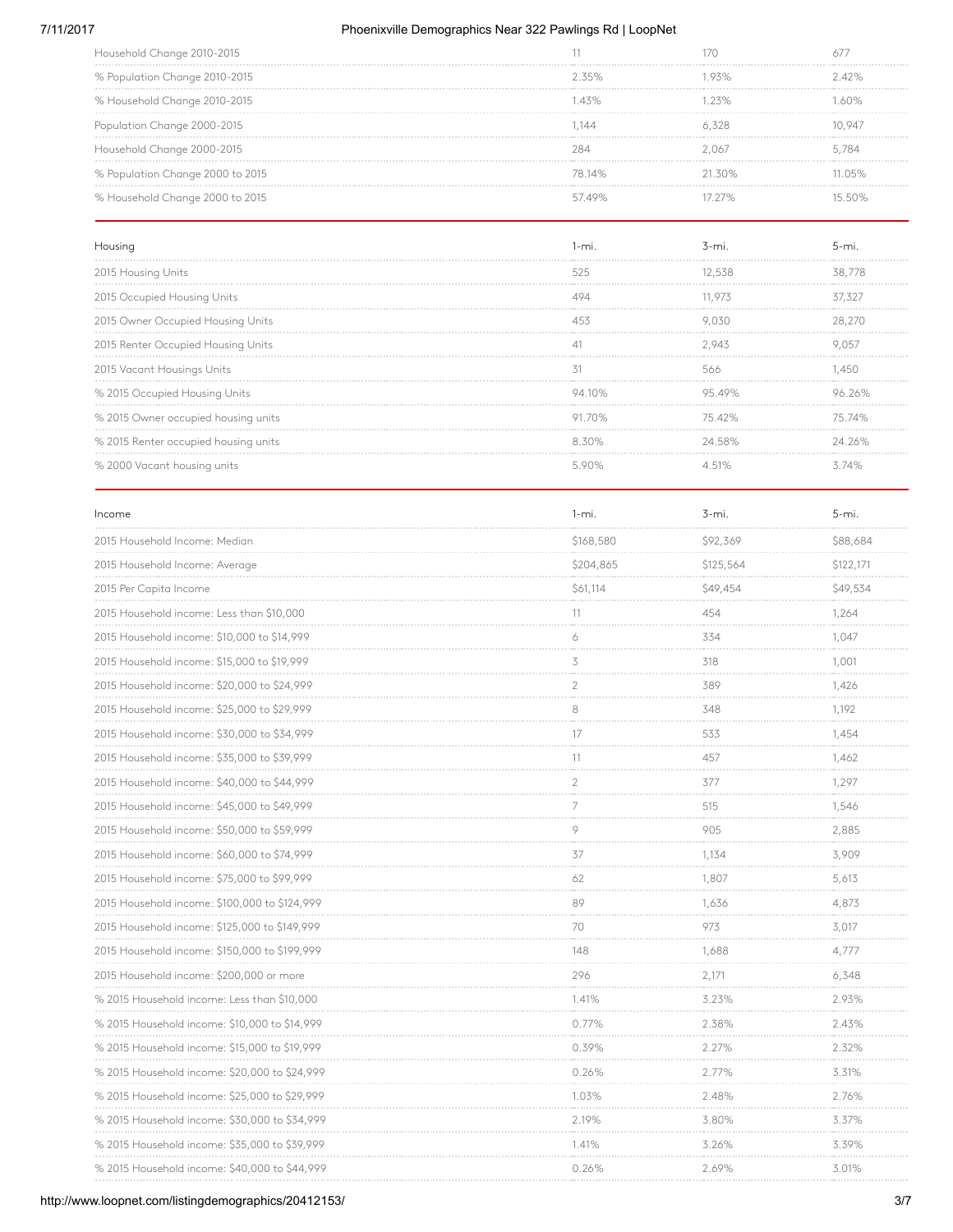### 7/11/2017 Phoenixville Demographics Near 322 Pawlings Rd | LoopNet

| % 2015 Household income: \$45,000 to \$49,999   |                  |        |     |
|-------------------------------------------------|------------------|--------|-----|
| % 2015 Household income: \$50,000 to \$59,999   |                  |        |     |
| % 2015 Household income: \$60,000 to \$74,999   | 176%             | 08%    |     |
| % 2015 Household income: \$75,000 to \$99,999   | 7 97%.           | 12 87% |     |
| % 2015 Household income: \$100,000 to \$124,999 | $\Delta\Delta\%$ |        |     |
| % 2015 Household income: \$125,000 to \$149,999 |                  |        | nn% |
| % 2015 Household income: \$150,000 to \$199,999 | 19 በ2%           |        | 08% |
| % 2015 Household income: \$200,000 or more      |                  |        |     |

| Retail Sales Volume                                             | $1 - mi$ .            | 3-mi.         | $5 - mi.$     |
|-----------------------------------------------------------------|-----------------------|---------------|---------------|
| 2015 Childrens/Infants clothing stores                          | \$249,768             | \$4,087,948   | \$12,394,885  |
| 2015 Jewelry stores                                             | \$117,006             | \$1,704,370   | \$5,186,861   |
| 2015 Mens clothing stores                                       | \$322,014             | \$5,082,682   | \$15,483,612  |
| 2015 Shoe stores                                                | \$322,352<br>a a cara | \$5,104,390   | \$15,521,577  |
| 2015 Womens clothing stores                                     | \$560,668             | \$8,833,754   | \$26,977,241  |
| 2015 Automobile deglers                                         | \$4,693,164           | \$71,344,191  | \$217,590,451 |
| 2015 Automotive parts and accessories stores                    | \$847,897             | \$13,429,272  | \$41,048,822  |
| 2015 Other motor vehicle dealers                                | \$109,307             | \$1,810,193   | \$5,539,612   |
| 2015 Tire dealers                                               | \$377,356             | \$5,982,474   | \$18,285,706  |
| 2015 Hardware stores                                            | \$20,780              | \$306,482     | \$933,897     |
| 2015 Home centers                                               | \$214,682             | \$3,103,058   | \$9,459,293   |
| 2015 Nursery and garden centers                                 | \$284,043             | \$3,912,796   | \$11,957,459  |
| 2015 Outdoor power equipment stores                             | \$101,599             | \$1,588,501   | \$4,855,204   |
| 2015 Paint andwallpaper stores                                  | \$21,141              | \$332,888     | \$1,013,038   |
| 2015 Appliance, television, and other electronics stores        | \$637,451             | \$9,637,495   | \$29,385,621  |
| 2015 Camera andphotographic supplies stores                     | \$53,756              | \$782,787     | \$2,379,728   |
| 2015 Computer andsoftware stores                                | \$1,476,256           | \$24,215,720  | \$74,077,350  |
| 2015 Beer, wine, and liquor stores                              | \$291,828             | \$4,459,378   | \$13,614,339  |
| 2015 Convenience stores                                         | \$1,160,089           | \$18,710,461  | \$57,004,379  |
| 2015 Restaurant Expenditures                                    | \$1,221,183           | \$18,617,513  | \$56,782,716  |
| 2015 Supermarkets and other grocery (except convenience) stores | \$4,127,581           | \$67,823,121  | \$207,339,466 |
| 2015 Furniture stores                                           | \$458,107             | \$6,830,735   | \$20,800,107  |
| 2015 Home furnishings stores                                    | \$1,490,390           | \$23,116,668  | \$70,679,474  |
| 2015 General merchandise stores                                 | \$8,168,857           | \$123,422,135 | \$376,705,993 |
| 2015 Gasoline stations with convenience stores                  | \$3,572,743           | \$58,574,794  | \$178,761,030 |
| 2015 Other gasoline stations                                    | \$2,538,525           | \$41,976,814  | \$128,198,634 |
| 2015 Department stores (excl leased depts)                      | \$8,051,851           | \$121,717,765 | \$371,519,132 |
| 2015 General merchandise stores                                 | \$8,168,857           | \$123,422,135 | \$376,705,993 |
| 2015 Other health and personal care stores                      | \$317,065             | \$4,826,651   | \$14,756,026  |
| 2015 Pharmacies and drug stores                                 | \$1,163,216           | \$18,466,618  | \$56,635,173  |
| 2015 Pet and pet supplies stores                                | \$302,616             | \$4,937,243   | \$15,100,370  |
| 2015 Book, periodical, and music stores                         | \$57,565              | \$840,185     | \$2,569,055   |
| 2015 Hobby, toy, and game stores                                | \$130,967             | \$2,120,000   | \$6,465,385   |
| 2015 Musical instrument and supplies stores                     | \$17,668              | \$248,923     | \$754,910     |
| 2015 Sewing, needlework, and piece goods stores                 | \$24,195              | \$404,373     | \$1,245,178   |
| 2015 Sporting goods stores                                      | \$154,929             | \$2,288,141   | \$6,952,599   |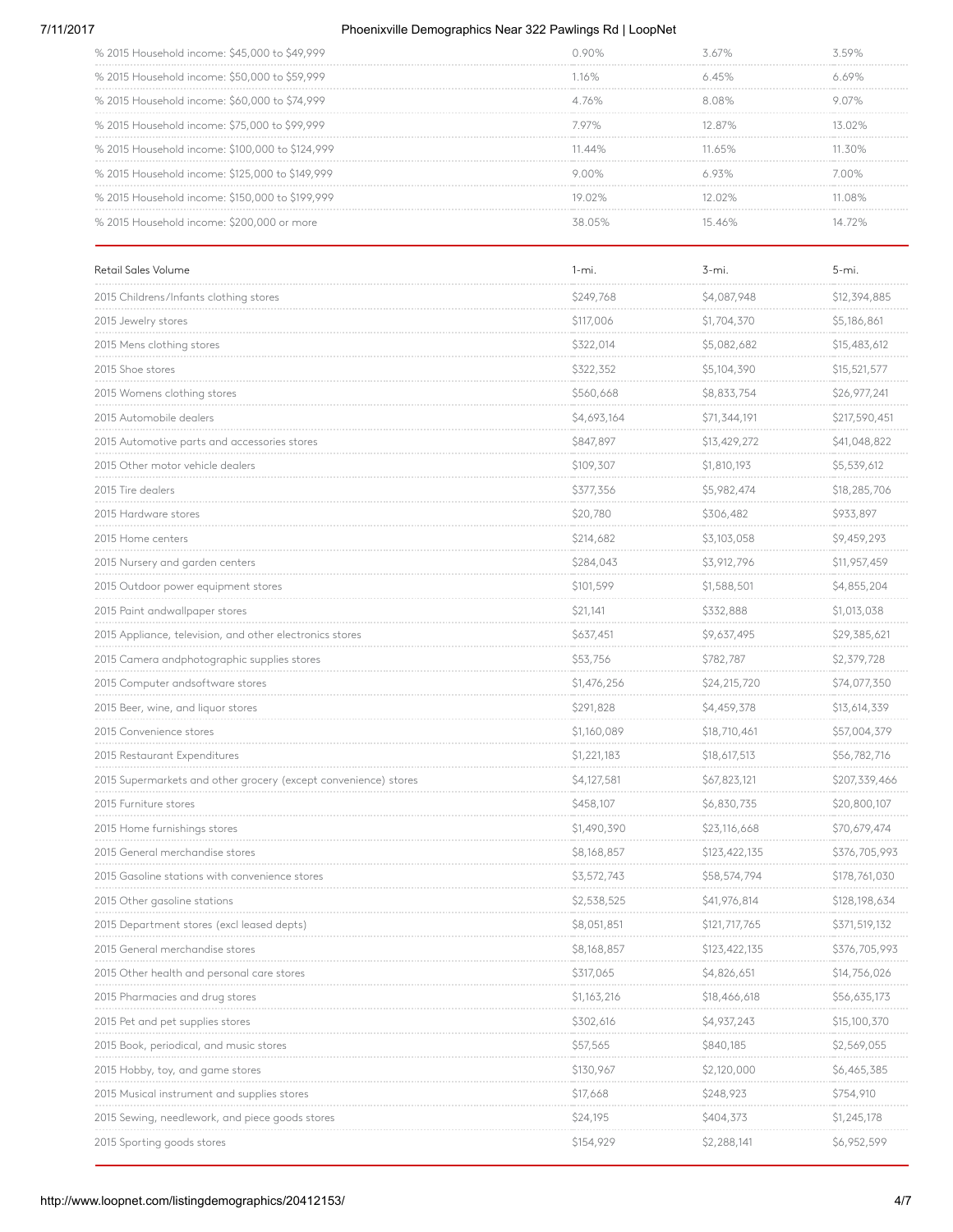# Upgrade to CoStar Suite

This page offers a quick snapshot of demographics information for reference only. If you require up-to-date verified data, we recommend using our robust and professional information products from CoStar.

CoStar provides comprehensive information solution for commercial real estate professionals. CoStar data is verified by the industry's largest tean researchers to give you the most accurate view possible.

For more information call 888-874-0840.

Find your next deal on the go. Get the app! Add [Listing](http://www.loopnet.com/xNet/MainSite/Listing/Manage/?LinkCode=31855) Search [Properties](http://www.loopnet.com/listingdemographics/20412153/) For Sale [Properties](http://www.loopnet.com/listingdemographics/20412153/) For Lease Find a [Broker](http://www.loopnet.com/xNet/MainSite/User/Directory/Search/SearchCriteria.aspx?LinkCode=31843) Resources [Help](http://www.loopnet.com/xNet/MainSite/Marketing/About/Help.aspx?LinkCode=31853) [Contact](http://www.loopnet.com/xNet/MainSite/Marketing/Contact/?LinkCode=31854) Us [Market](http://www.loopnet.com/markettrends/) Trends

Company [About](http://www.loopnet.com/About-Us/?LinkCode=31858) Us [LoopNet](http://blog.loopnet.com/?LinkCode=31861) Blog [Terms](http://www.loopnet.com/xNet/MainSite/Marketing/About/TermsAndConditions.aspx?LinkCode=31859) of Use [Privacy](http://www.loopnet.com/xNet/MainSite/Marketing/About/Privacy.aspx?LinkCode=31860) Policy

Products & Services

Product [Overview](http://www.loopnet.com/products/?LinkCode=31844) [Premium](http://www.loopnet.com/products/PremiumMembership/?LinkCode=31845) Lister [Premium](http://www.loopnet.com/xNet/MainSite/Marketing/Products/SearcherPro/?LinkCode=31846) Searcher



Connect with us



© 2017 CoStar Group, Inc.